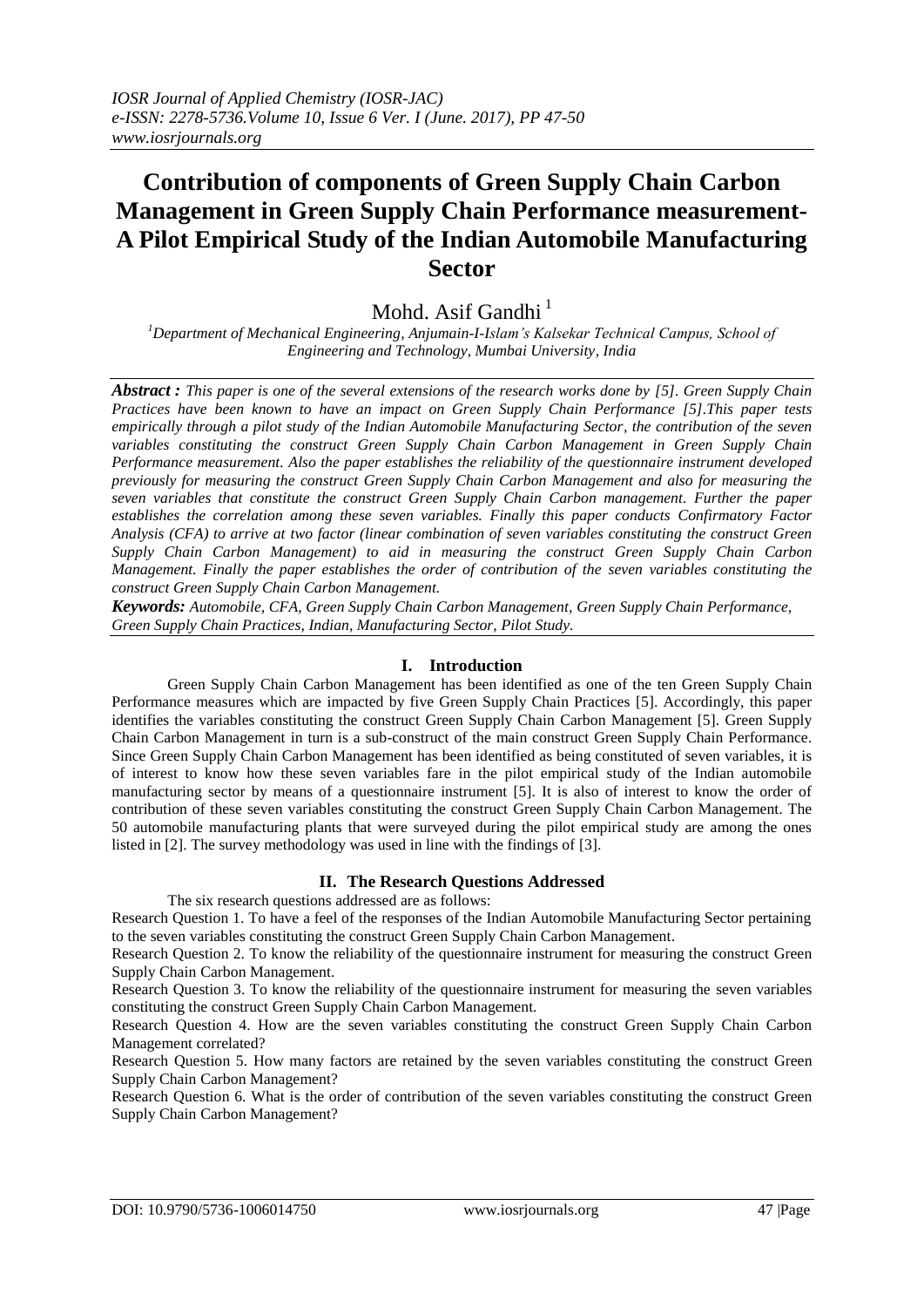# **III. The Construct Green Supply Chain Carbon Management And Its Seven Component Variables Used In The Study**

There are seven variables that constitute the construct Green Supply Chain Carbon Management. They are depicted in Table 1 in their abbreviated form.

| <b>Table 1.</b> The seven variables constituting the construct Green Supply Chain Carbon Management |                                                                                                          |  |  |  |  |  |  |
|-----------------------------------------------------------------------------------------------------|----------------------------------------------------------------------------------------------------------|--|--|--|--|--|--|
| The seven variables constituting the construct Green<br>Supply Chain Carbon Management              | $\vert$ GSCCM1 $\vert$ GSCCM2 $\vert$ GSCCM3 $\vert$ GSCCM4 $\vert$ GSCCM5 $\vert$ GSCCM6 $\vert$ GSCCM7 |  |  |  |  |  |  |

## **IV. The Descriptive Statistics Of The Scaled Data On Green Supply Chain Carbon Management**

A five point balanced Likert scale was used to scale the data from respondents on whom a questionnaire was administered. The respondents were employees of Indian automobile manufacturing firms and /or their plants as mentioned in [2]. The data collected revealed the following descriptive statistics of the seven variables constituting the construct Green Supply Chain Carbon Management.

**Table 2**. Descriptive Statistics of the data scaled by the questionnaire on Green Supply Chain Carbon Management

| <b>Simple Statistics</b> |    |         |                |           |         |         |  |
|--------------------------|----|---------|----------------|-----------|---------|---------|--|
| Variable                 | N  | Mean    | <b>Std Dev</b> | Sum       | Minimum | Maximum |  |
| GSCCM1                   | 50 | 4.42000 | 1.16216        | 221.00000 | 1.00000 | 5.00000 |  |
| GSCCM <sub>2</sub>       | 50 | 4.50000 | 1.05463        | 225,00000 | 1.00000 | 5.00000 |  |
| GSCCM3                   | 50 | 4.72000 | 0.83397        | 236,00000 | 1.00000 | 5.00000 |  |
| GSCCM4                   | 50 | 3.36000 | 1.45350        | 168,00000 | 1.00000 | 5.00000 |  |
| GSCCM5                   | 50 | 3.36000 | 1.45350        | 168,00000 | 1.00000 | 5.00000 |  |
| GSCCM6                   | 50 | 2.40000 | 0.94761        | 120.00000 | 1.00000 | 5.00000 |  |
| GSCCM7                   | 50 | 2.48000 | 0.81416        | 124.00000 | 1.00000 | 5.00000 |  |

# **V. The Reliability Of The Instrument For The Variables And Construct Used**

The reliability of the questionnaire instrument developed by [5] for the construct Green Supply Chain Carbon Management is shown in the Table 3 as 0.831687 which is considered to be a very good indicator of excellent internal consistency reliability [4].

**Table 3**. Reliability by Cronbach's Coefficient Alpha for the construct Green Supply Chain Carbon

| Management                 |          |  |  |  |
|----------------------------|----------|--|--|--|
| Cronbach Coefficient Alpha |          |  |  |  |
| Variables                  | Alpha    |  |  |  |
| Raw                        | 0.836164 |  |  |  |
| Standardized               | 0.831687 |  |  |  |

The reliability of the questionnaire for the seven variables that constitute the construct Green Supply Chain Carbon Management is shown in Table 4. All the seven variables in Table 4 have a reliability ranging from 0.7 to greater than 0.9 but less than 1. Accordingly GSCCM1, GSCCM4, GSCCM5, GSCCM7 have acceptable internal consistency reliability and GSCCM2, GSCCM3 and GSCCM6 have very good internal consistency reliability [4].

**Table 4.** Reliability of the individual seven variables constituting the construct Green Supply Chain Carbon Managament

| management                                       |                           |          |                               |          |  |  |  |
|--------------------------------------------------|---------------------------|----------|-------------------------------|----------|--|--|--|
| Cronbach Coefficient Alpha with Deleted Variable |                           |          |                               |          |  |  |  |
| Deleted                                          | Raw Variables             |          | <b>Standardized Variables</b> |          |  |  |  |
| Variable                                         | Correlation<br>with Total | Alpha    | Correlation<br>with Total     | Alpha    |  |  |  |
| GSCCM1                                           | 0.647194                  | 0.803931 | 0.676128                      | 0.793032 |  |  |  |
| GSCCM2                                           | 0.507975                  | 0.825465 | 0.503205                      | 0.820923 |  |  |  |
| GSCCM3                                           | 0.398697                  | 0.838699 | 0.401556                      | 0.836465 |  |  |  |
| GSCCM4                                           | 0.792466                  | 0.775931 | 0.760133                      | 0.778802 |  |  |  |
| GSCCM5                                           | 0.792466                  | 0.775931 | 0.760133                      | 0.778802 |  |  |  |
| GSCCM6                                           | 0.325599                  | 0.848153 | 0.319145                      | 0.848615 |  |  |  |
| GSCCM7                                           | 0.697783                  | 0.805739 | 0.671033                      | 0.793881 |  |  |  |

# **VI. The Pearson's Correlation Coefficient Among The Variables Used In The Study**

The Pearson's Correlation coefficient between different pairs of variables that constitute the construct Green Supply Chain Migration strategies is shown in Table 5. Since the values of correlation coefficient are positive, it indicates that all the seven variables that make up the construct Green Supply Chain Carbon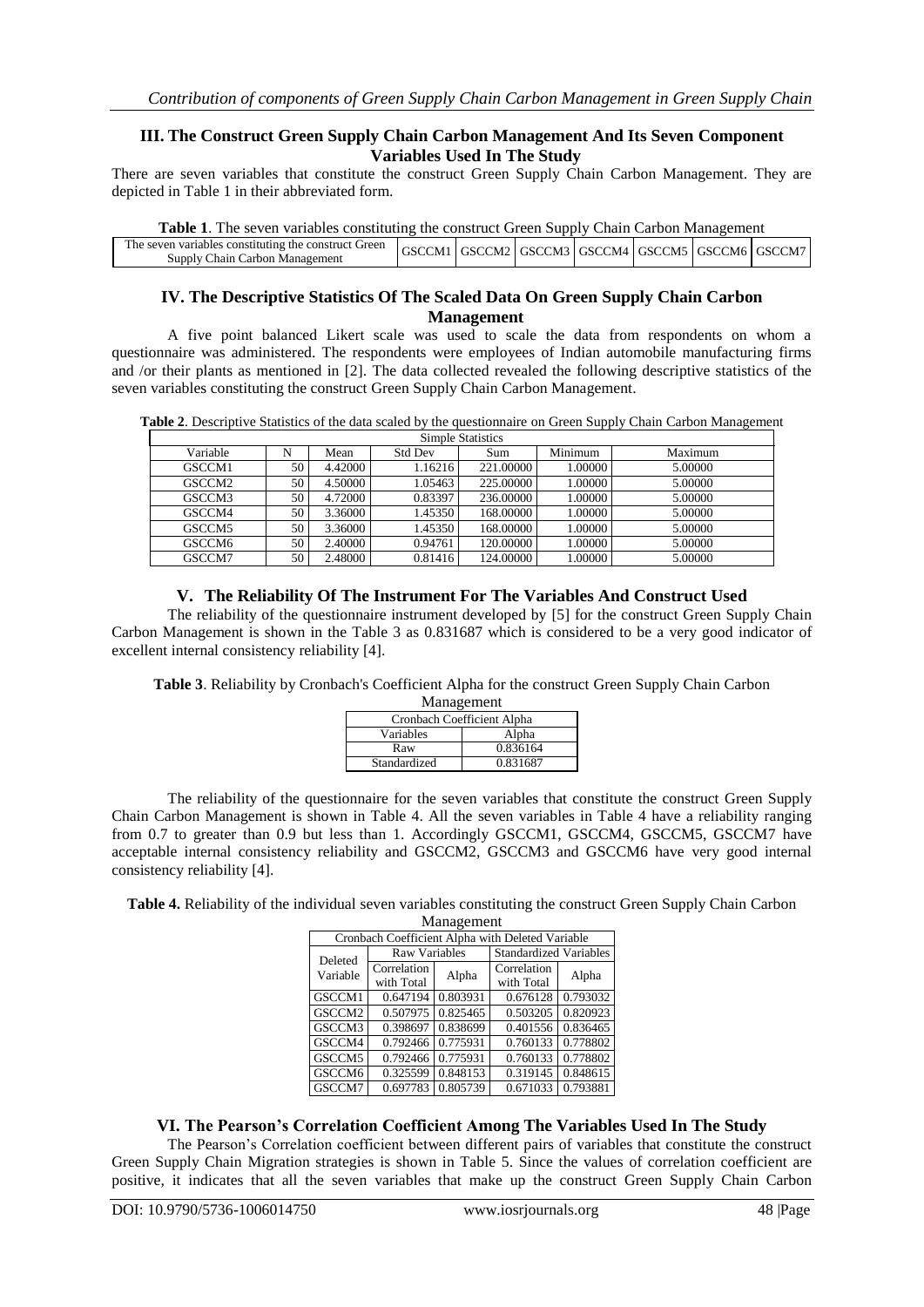Management are oriented towards the goal of Green Supply Chain Carbon Management in a unidirectional manner. This is also an indicator of internal consistency reliability [4].

**Table 5.** Pearson's Correlation coefficient among the five variables of Green Supply Chain Carbon Management Pearson Correlation Coefficients,  $N = 50$ 

| $Prob >  r $ under $H0$ : Rho=0 |          |                    |          |          |                    |         |         |
|---------------------------------|----------|--------------------|----------|----------|--------------------|---------|---------|
|                                 | GSCCM1   | GSCCM <sub>2</sub> | GSCCM3   | GSCCM4   | GSCCM <sub>5</sub> | GSCCM6  | GSCCM7  |
| GSCCM1                          | 1.00000  | 0.87417            | 0.62917  | 0.42817  | 0.42817            | 0.14084 | 0.34338 |
|                                 |          | < .0001            | < 0.0001 | 0.0019   | 0.0019             | 0.3293  | 0.0146  |
| GSCCM <sub>2</sub>              | 0.87417  | 1.00000            | 0.34805  | 0.34615  | 0.34615            | 0.04084 | 0.23768 |
|                                 | < 0.0001 |                    | 0.0133   | 0.0138   | 0.0138             | 0.7782  | 0.0965  |
| GSCCM3                          | 0.62917  | 0.34805            | 1.00000  | 0.25321  | 0.25321            | 0.04132 | 0.26209 |
|                                 | < 0.0001 | 0.0133             |          | 0.0760   | 0.0760             | 0.7757  | 0.0660  |
| GSCCM4                          | 0.42817  | 0.34615            | 0.25321  | 1.00000  | 1.00000            | 0.36746 | 0.74777 |
|                                 | 0.0019   | 0.0138             | 0.0760   |          | < .0001            | 0.0087  | < .0001 |
| GSCCM <sub>5</sub>              | 0.42817  | 0.34615            | 0.25321  | 1.00000  | 1.00000            | 0.36746 | 0.74777 |
|                                 | 0.0019   | 0.0138             | 0.0760   | < 0.0001 |                    | 0.0087  | < .0001 |
| GSCCM6                          | 0.14084  | 0.04084            | 0.04132  | 0.36746  | 0.36746            | 1.00000 | 0.48672 |
|                                 | 0.3293   | 0.7782             | 0.7757   | 0.0087   | 0.0087             |         | 0.0003  |
| GSCCM7                          | 0.34338  | 0.23768            | 0.26209  | 0.74777  | 0.74777            | 0.48672 | 1.00000 |
|                                 | 0.0146   | 0.0965             | 0.0660   | < 0.0001 | < 0.0001           | 0.0003  |         |

## **VII. Factor Analysis**

Using statistical analysis software called SAS 9.2; Confirmatory Factor Analysis (CFA) was conducted on the construct Green Supply Chain Carbon Management which consists of seven variables. Principal Component method was used as the initial factor method. Accordingly the Eigenvalues were obtained as shown in the Table 6.

**Table 6.** Eigen values obtained by using Principal Components Method as the initial factor method.

|                | Eigenvalues of the Correlation Matrix: Total = 7 Average = 1 |            |            |            |  |  |  |  |
|----------------|--------------------------------------------------------------|------------|------------|------------|--|--|--|--|
|                | Eigenvalue                                                   | Difference | Proportion | Cumulative |  |  |  |  |
|                | 3.62373796                                                   | 2.01596270 | 0.5177     | 0.5177     |  |  |  |  |
| $\overline{c}$ | 1.60777527                                                   | 0.86411532 | 0.2297     | 0.7474     |  |  |  |  |
| 3              | 0.74365994                                                   | 0.06560204 | 0.1062     | 0.8536     |  |  |  |  |
| 4              | 0.67805791                                                   | 0.39229650 | 0.0969     | 0.9505     |  |  |  |  |
| 5              | 0.28576140                                                   | 0.22475388 | 0.0408     | 0.9913     |  |  |  |  |
| 6              | 0.06100752                                                   | 0.06100752 | 0.0087     | 1.0000     |  |  |  |  |
|                | 0.00000000                                                   |            | 0.0000     | 1.0000     |  |  |  |  |

An Eigen value indicate the relative importance of each factor in accounting for the particular set of variables being analysed. From Table 6 it is clear that the first factor can explain 3.62373796 variables. The second factor can explain 1.60777527 variables. No other factor in Table 6 can explain at least one variable. Hence two factors will be retained by MINEIGEN criterion as the only two factor as shown by the factor pattern of Table 7. The variance explained by the by the two factors is 3.6237380 and 1.6077753 respectively.

**Table7.** Factor pattern obtained for the two factors retained by MINEIGEN criterion

| <b>Factor Pattern</b> |         |                     |  |  |  |
|-----------------------|---------|---------------------|--|--|--|
|                       | Factor1 | Factor <sub>2</sub> |  |  |  |
| GSCCM1                | 0.75106 | 0.60970             |  |  |  |
| GSCCM2                | 0.63094 | 0.61053             |  |  |  |
| GSCCM3                | 0.52046 | 0.50730             |  |  |  |
| GSCCM4                | 0.88184 | $-0.32549$          |  |  |  |
| GSCCM5                | 0.88184 | $-0.32549$          |  |  |  |
| GSCCM6                | 0.45265 | $-0.49051$          |  |  |  |
| GSCCM7                | 0.79406 | $-0.39175$          |  |  |  |

The final communality estimates for the seven variables constituting the construct Green Supply Chain Carbon Management are shown in Table 8.

| Table 8. The final communality estimates for Green Supply Chain Carbon Management |  |  |
|-----------------------------------------------------------------------------------|--|--|
|-----------------------------------------------------------------------------------|--|--|

| Final Communality Estimates: $Total = 5.231513$ |            |            |            |            |            |            |  |
|-------------------------------------------------|------------|------------|------------|------------|------------|------------|--|
| GSCCM1                                          | GSCCM2     | GSCCM3     | GSCCM4     | GSCCM5     | GSCCM6     | GSCCM7     |  |
| 0.93581433                                      | 0.77083251 | 0.52822606 | 0.88357913 | 0.88357913 | 0.44548390 | 0.78399817 |  |